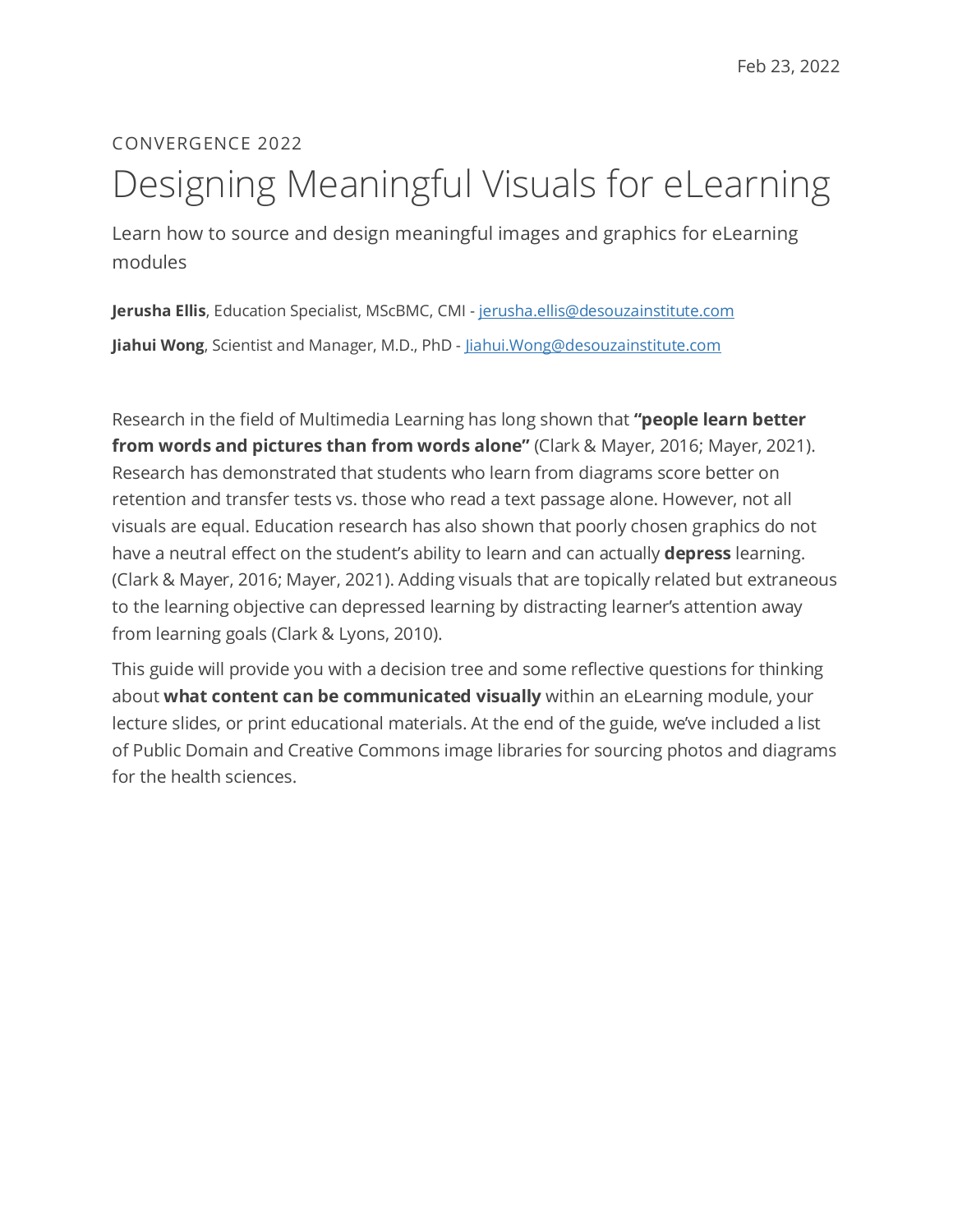## The Functions of Graphics in Teaching

We can classify the function of all graphics in teaching materials into two broad categories:



#### **Decorative & Editorial Graphics**

Do not teach any content. Added for aesthetic or emotional appeal. e.g., cover art, editorial art



#### **Instructional Graphics**

Teach content that supports a learning objective of the course. e.g., a diagram, infographic, flow chart, or photograph of an example

(Clark & Lyons, 2010; Clark & Mayer, 2016)

Decorative graphics have a role in education materials, but excessive use of decorative graphics risks interfering with the process of learning. Best practices discourage their overuse (Clark & Lyons, 2010).

Multimedia researchers have further classified **Instructional Graphics** in five categories based on their specific function and what types of learning objectives that they support.



(Clark & Lyons, 2010; Clark & Mayer, 2016)

Keeping these categories in mind will help you analyze your lesson content for **WHAT CONTENT** can be communicated visually.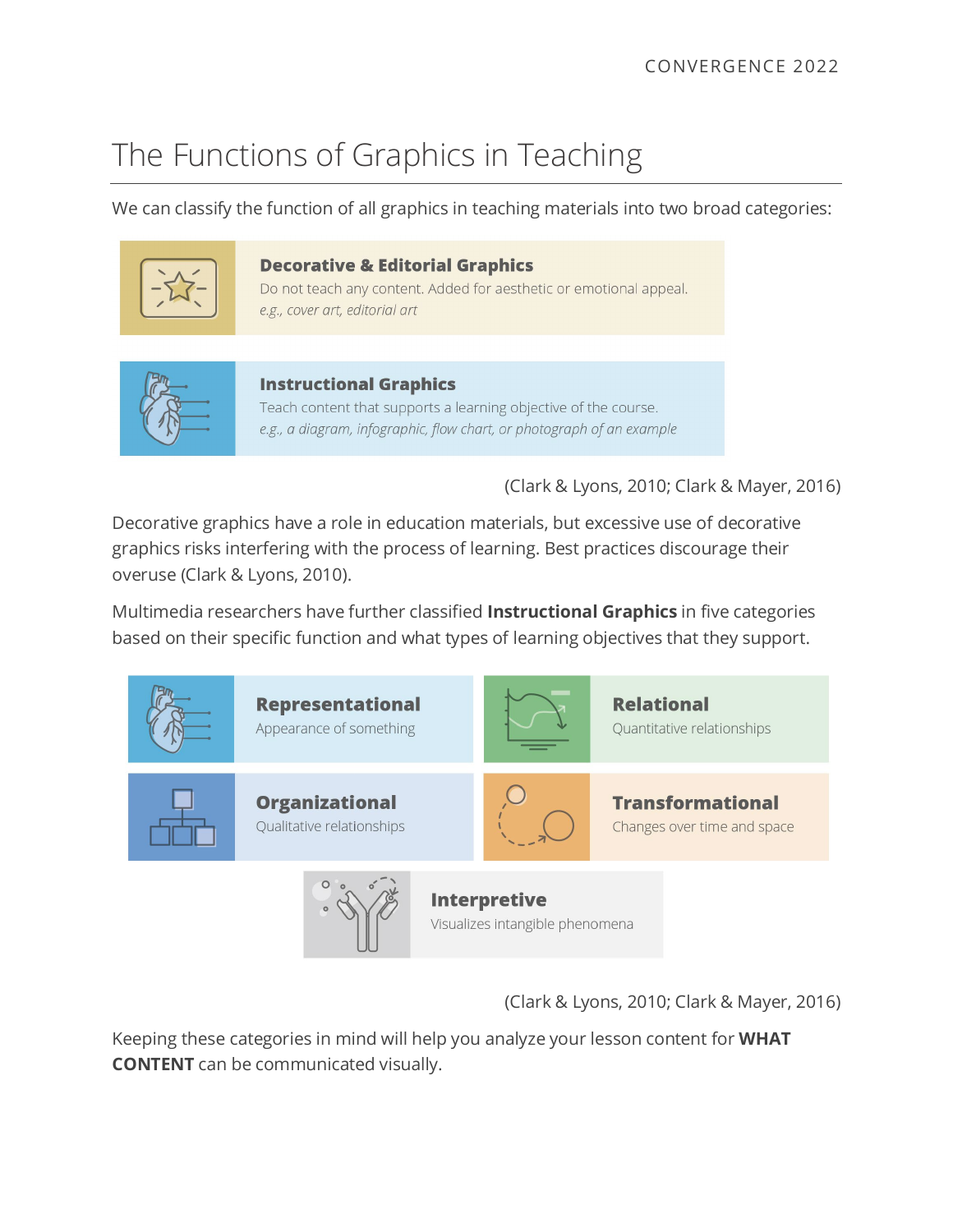# Analyzing & Planning Instructional Graphics



Consider the following questions as you review your lesson content:

- 1. What is your learning objective?
- 2. Are there existing visuals that will distract from the learning objective?
- 3. Is your learning objective describing a **tangible fact or concept** that could benefit from a **representational graphic**?
	- a. Representational graphics can depict a **specific example** of a generalized fact/concept:
		- i. Visual Signs and Symptoms (Gross Anatomy, Tissue, Cells)
		- ii. Clinical Environment or equipment, tools, software screen capture
		- iii. "Concepts" can be shown visually with specific examples and nonexamples (e.g., symptoms or safe use of equipment).
	- b. Representational graphics can depict a **simplified or generalized** 
		- **appearance** of something using illustration/line drawing:
			- i. Gross Anatomy, Tissue, Cells
			- ii. Clinical Environment or equipment, tools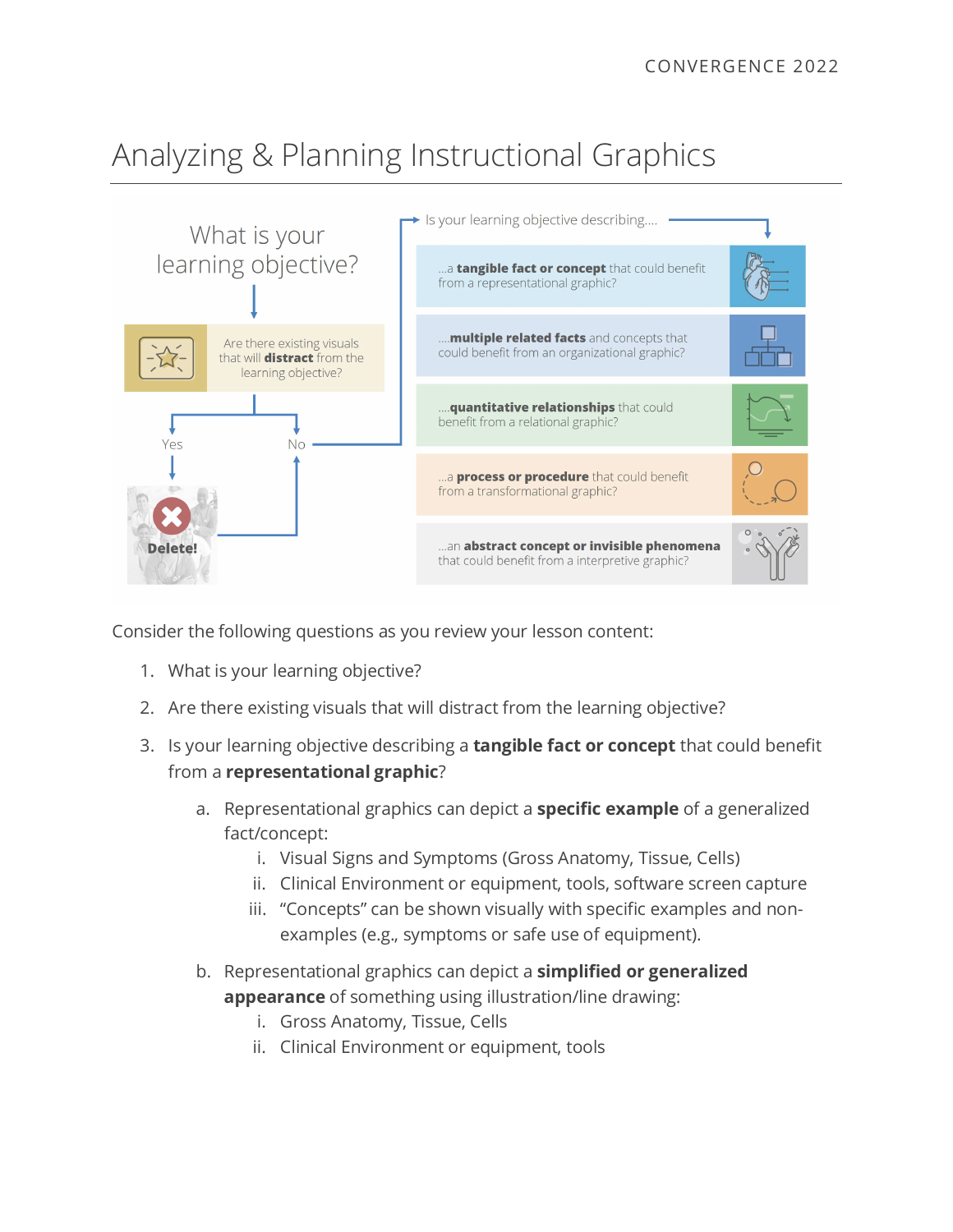- 4. Is your learning objective describing multiple related **facts** and **concepts** that could benefit from an **organizational graphic**?
	- a. What relationships between the facts/concepts are important in the lesson?
		- i. Hierarchy: Tree diagram
		- ii. Time: Flow chart
		- iii. Comparisons: Table (matrix)
		- iv. Can lesson topics or sub-topics be shown graphically in a lesson map?
- 5. Is your learning objective describing **quantitative relationships**/data that could benefit from a **relational graphic**? line graph, bar graph, pie chart, infographic etc.
- 6. Is your learning objective describing a **process ("how it works")** or **procedure ('How to do it")** that could benefit from a **transformational graphic**?
	- a. Photo/ illustration sequence of a clinical procedure.
	- b. Illustration sequence of physiological or pathological process?
	- c. Would the procedure benefit from an **organizational or interpretive graphic** (flow chart or decision tree)?
- 7. Is your learning objective describing an **abstract concept** or **invisible phenomena**  that could benefit from an **interpretive graphic**?
	- a. Are there abstract relationships that could be shown graphically? (e.g., models of care? Decision trees?)
	- b. Are you teaching an invisible cause and effect phenomena that could be shown as a schematic diagram? (e.g., molecular processes, electrical processes, mechanical processes? Patient pathway through the healthcare system?)

Adapted from (Clark, 2020; Clark & Lyons, 2010)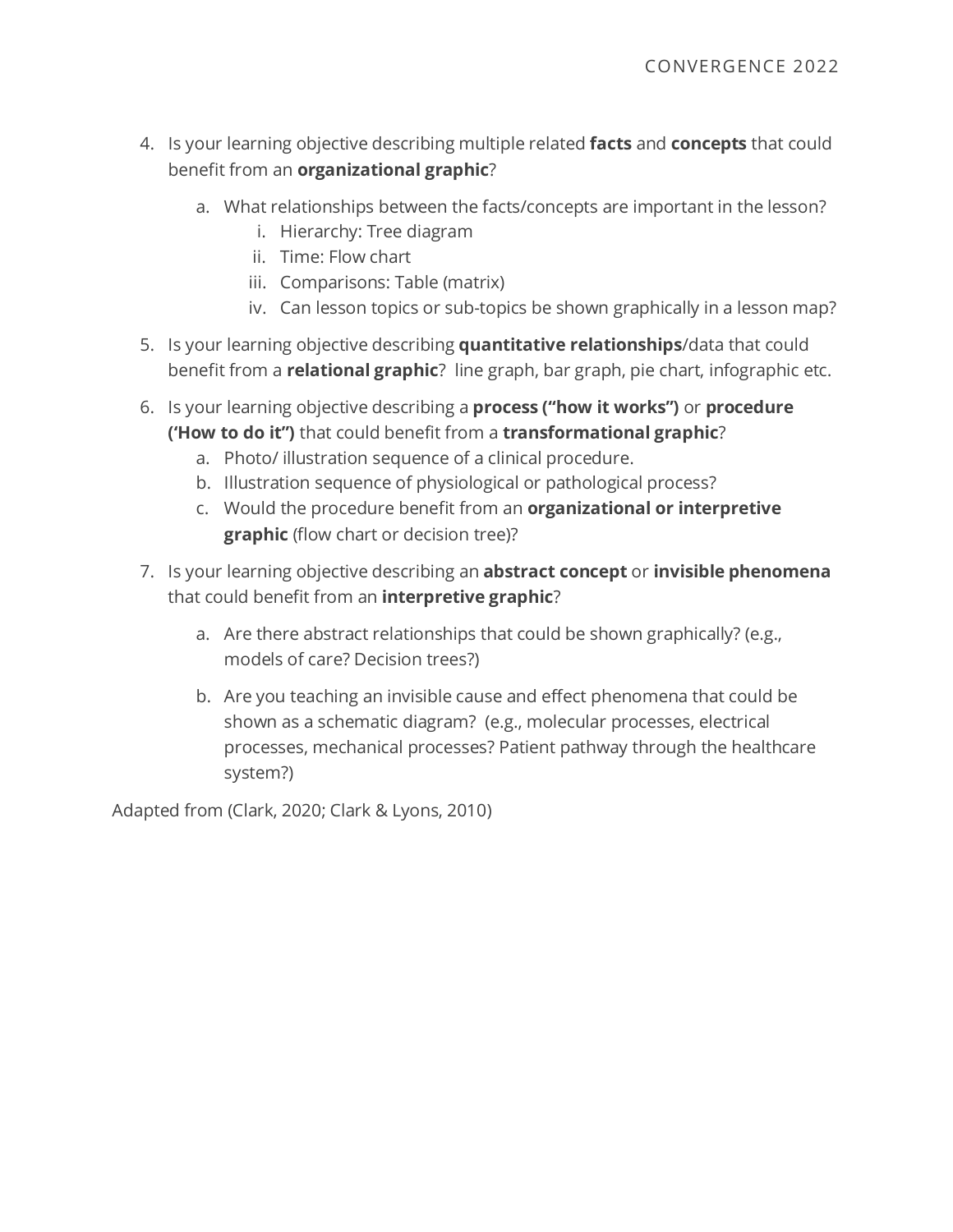## Creative Commons & Public Domain Licensing

Often, after you figure out what type of image would support your learning objective, you may not have resources to create a custom image, so Public Domain and Creative Commons licensed images can be a great alternative.

### **Public Domain Images**

The image creator has given up their copyright. Images licensed as Public Domain may be distributed, remixed, adapted, and built upon in any medium or format, with no conditions. Some creators who license their images as public domain ask that you credit the source as a courtesy. Its good practice to list the source of the image, even if public domain.

### **Creative Commons Images**

The original creator still retains copyright, but allows others to use their image under 1-4 conditions:

- **BY -** Credit must be given to the creator
- **NC -** Only noncommercial uses of the work are permitted (*e.g., cannot use it in a social media advertisement, but can use it on a course slide*)
- **ND -** No derivatives or adaptations of the work are permitted (e.g., cannot crop or modify colours etc.)
- **SA -** Adaptations must be shared under the same terms (*e.g., if you make modifications to the illustration or photo, your modifications are also licensed as creative commons)*

Here's a quick guide explaining how to properly attribute Creative Commons licensed images:

[https://wiki.creativecommons.org/wiki/best\\_practices\\_for\\_attribution](https://wiki.creativecommons.org/wiki/best_practices_for_attribution)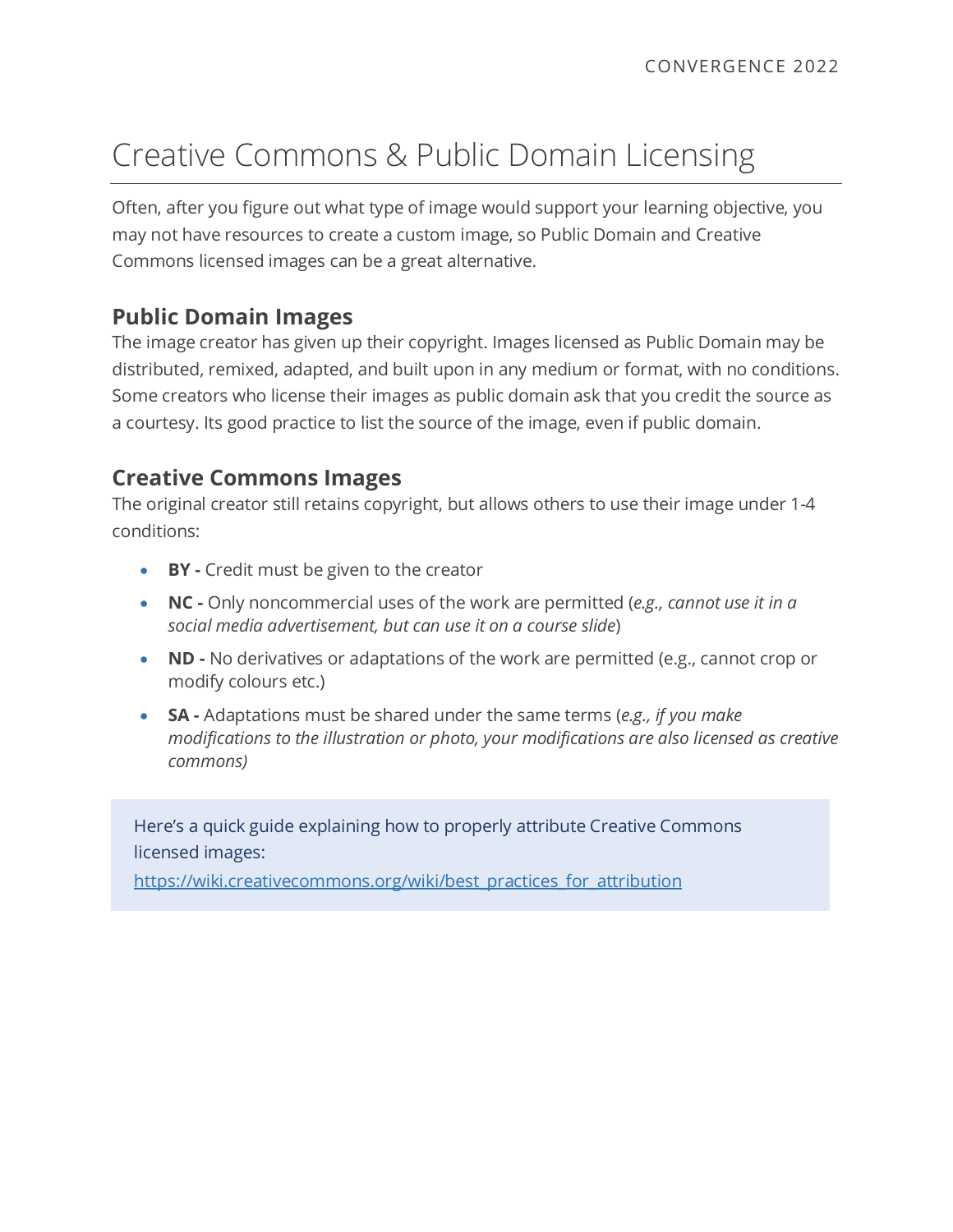# Creative Commons & Public Domain Image Libraries

## **Open-i Biomedical Image Search Engine**

#### <https://openi.nlm.nih.gov/>

Open-i is an image search engine designed by the US National Library of Medicine that searches through Open Access journal articles. I find it useful for finding example patient case images (i.e., clinical photos, imaging etc.) You have to double check the original article license for each image - the search engine occasionally will make a mistake and the image/article will not be Creative Commons licensed.

## **National Institute of Diabetes and Digestive and Kidney Diseases (NIDDK) Media Library**

#### <https://www.niddk.nih.gov/news/media-library>

The NIDDK Media Library is a searchable database of images produced by the NIDDK that are available copyright free to the public at no cost. Images must be credited in the image caption: *National Institute of Diabetes and Digestive and Kidney Diseases, National Institutes of Health.*

## **National Cancer Institute (NCI) Visuals Online**

#### <https://visualsonline.cancer.gov/>

NCI Visuals Online is a library of some public domain photos, pathology slides, clinical photos, and illustrations. Check the license of each image - some are copyrighted. The images that are copyrighted must be licensed from the illustrator, Terese Winslow, directly: [terese@teresewinslow.com](mailto:terese@teresewinslow.com)

## **National Eye Institute Media Library**

#### <https://medialibrary.nei.nih.gov/>

Images and videos related to eye health and vision research from the National Eye Institute (NEI). Licensed as Public Domain as U.S. Government Works [\(https://www.usa.gov/government-works\)](https://www.usa.gov/government-works)

## **National Institute of General Medical Sciences Image Library**

<https://images.nigms.nih.gov/>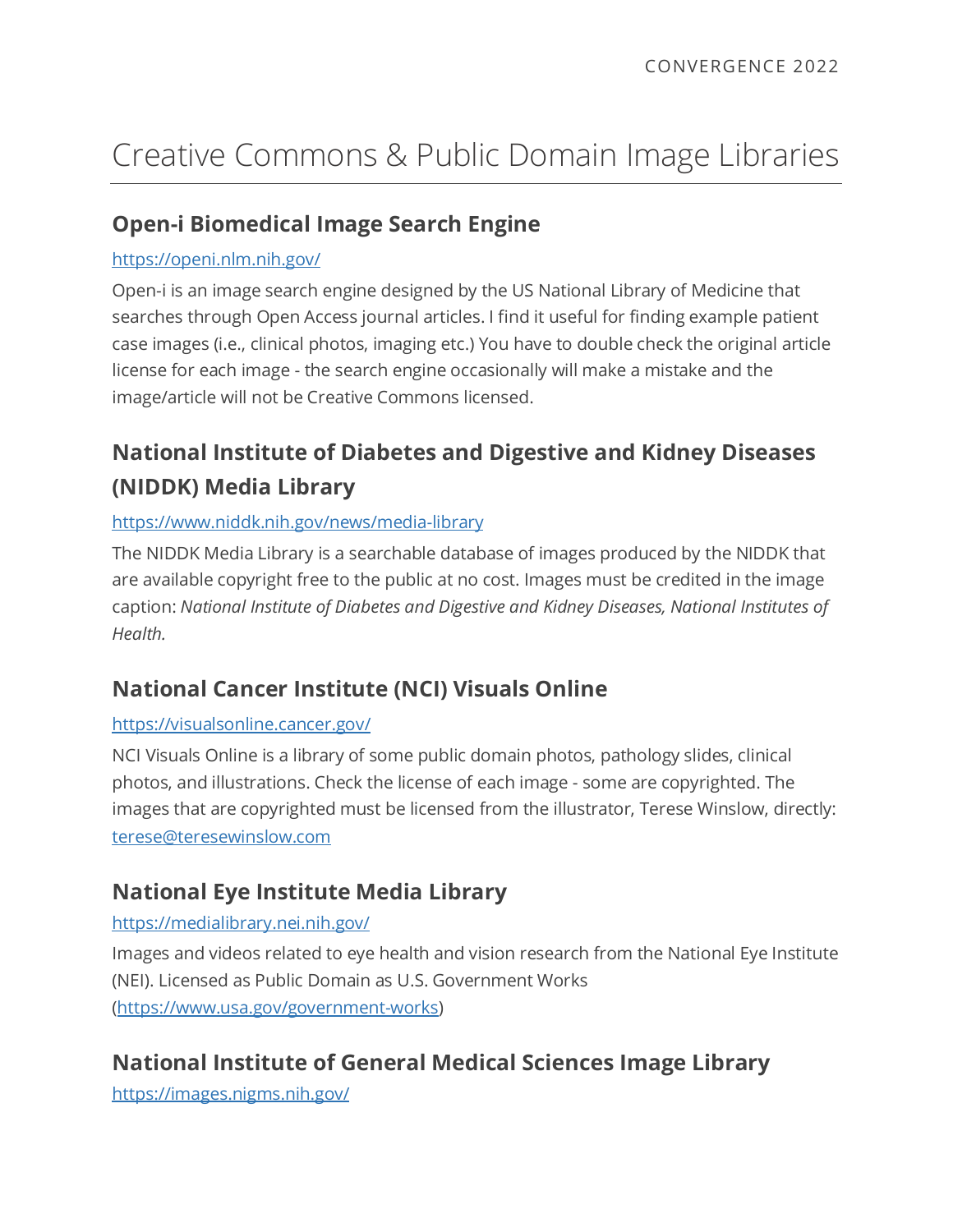This is a searchable collection of scientific photos, illustrations, and videos. The images and videos in this gallery are licensed under Creative Commons Attribution Non-Commercial ShareAlike 3.0. This license lets you remix, tweak, and build upon this work noncommercially, as long as you credit and license your new creations under identical terms.

## **MedPix® (National Library of Medicine)**

#### <https://medpix.nlm.nih.gov/home>

MedPix® is a free open-access online database of medical imaging and teaching cases from the National Library of Medicine. Contact Dr. James Smirniotopoulos [<medpixman@gmail.com>](mailto:medpixman@gmail.com) to ask permission for publishing a particular image in a course. Always cite the image and case authors and MedPix® when using.

## **PDB-101: Molecule of the Month Image Download**

#### <https://pdb101.rcsb.org/motm/motm-image-download>

Biological molecules and virus illustrations by David S. Goodsell. *Molecule of the Month* illustrations are available under a [CC-BY-4.0 license.](https://creativecommons.org/licenses/by/4.0/) Attribution should be given to David S. Goodsell and the RCSB PDB.

## **The Noun Project**

#### <https://thenounproject.com/>

Icon library of Creative Commons Licensed Icons. Useful for designing "Organizational Graphics" or Infographics.

## **Open Stax - Anatomy and Physiology**

#### <https://openstax.org/details/books/anatomy-and-physiology>

This is a Creative Commons licensed textbook with many basic anatomy and physiology illustrations (*the quality of the diagrams varies a lot though, so use your judgment on whether the diagram is accurate and clear*) Licensed as Creative Commons Attribution License v4.0.

## **[Cancer Research UK –](https://commons.wikimedia.org/wiki/Category:Images_from_Cancer_Research_UK) via Wikimedia Commons**

#### [https://commons.wikimedia.org/wiki/Category:Images\\_from\\_Cancer\\_Research\\_UK](https://commons.wikimedia.org/wiki/Category:Images_from_Cancer_Research_UK)

An image library of very simple diagrams of various cancers and cancer surgeries. I always download the svg file and redo the labelling in Adobe Illustrator (or any other vector editing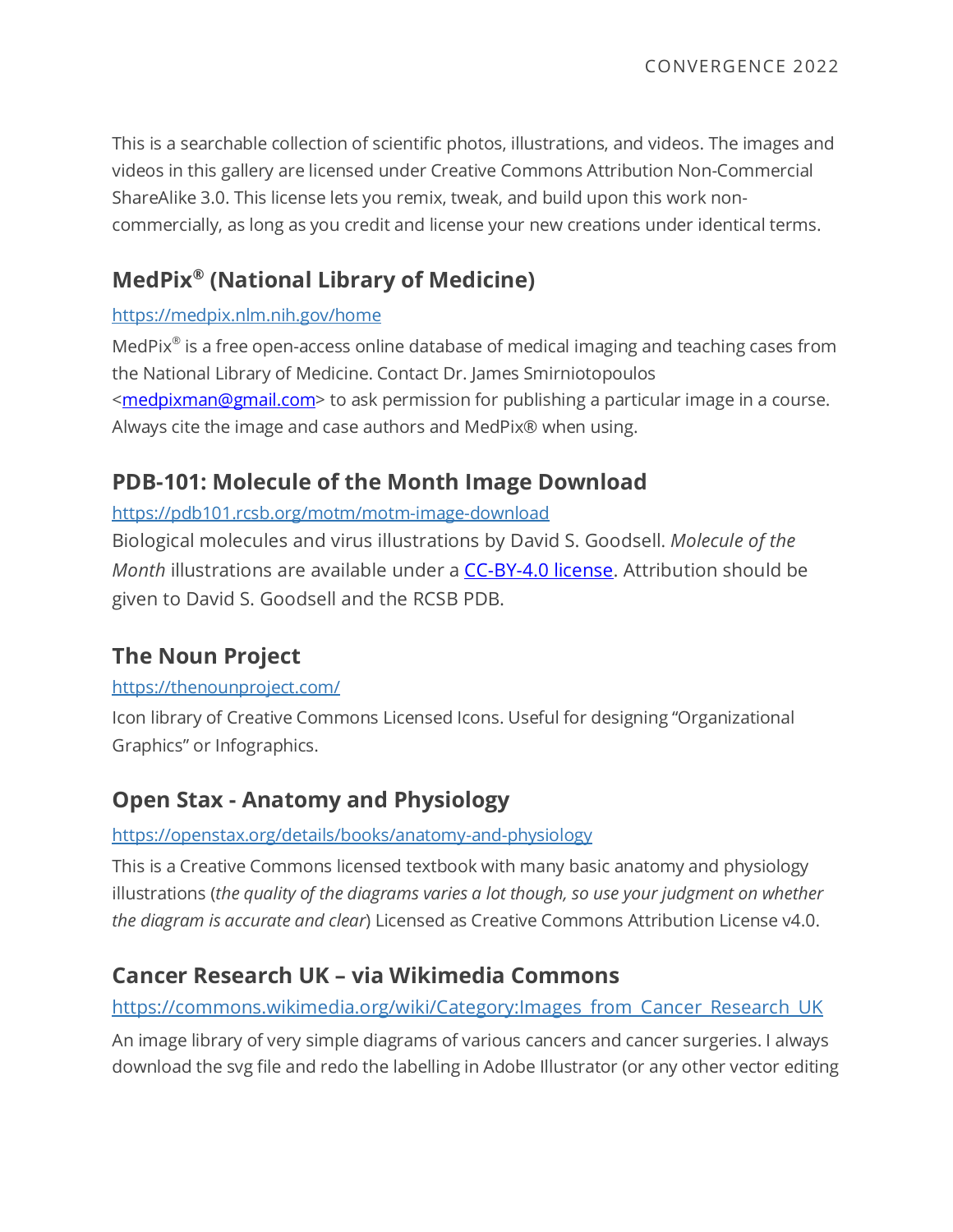program) to be consistent with what we want to teach and our module style. The original Cancer Research UK labeling is in patient-facing language.

Licensed as Creative Commons Attribution-Share Alike 4.0 International license – this mean that any edits we make to the diagrams can also be re-used by anyone, i.e., you cannot copyright your modified version of the diagram.

### **[Medical illustrations by Patrick Lynch](https://commons.wikimedia.org/wiki/Category:Images_from_Cancer_Research_UK) – via Wikimedia Commons**

[https://commons.wikimedia.org/wiki/Category:Medical\\_illustrations\\_by\\_Patrick\\_Lynch](https://commons.wikimedia.org/wiki/Category:Medical_illustrations_by_Patrick_Lynch)

High quality brain, head and neck, and cardiology images by a professional medical illustrator. Illustrations by Patrick Lynch, generated for multimedia teaching projects by the Yale University School of Medicine, Center for Advanced Instructional Media, 1987-2000. Patrick J. Lynch, [http://patricklynch.net](http://patricklynch.net/) Creative Commons Attribution 2.5 License 2006; no usage restrictions except please preserve creative credits: Patrick J. Lynch, medical illustrator; C. Carl Jaffe, MD, cardiologist.<https://creativecommons.org/licenses/by/2.5/>

### **SMART - Servier Medical ART**

#### <https://smart.servier.com/>

Image library of anatomy, cell biology, and medical equipment illustrations provided to the public by a pharmaceutical company. Servier Medical Art by Servier is licensed under a Creative Commons Attribution 3.0 Unported License

## **"Specimens" by Ed Uthman, Pathologist via Flickr**

<https://www.flickr.com/photos/euthman/albums/72057594114099781> This is a Flickr Album from a pathologist in Texas. You can find histology slides and resected specimen images. He licenses all his photos as Creative Commons (CC-BY).

## **Public Health Image Library (PHIL)**

#### <https://phil.cdc.gov/default.aspx>

Public Domain image library from the CDC**.** The library includes the CDC's ubiquitous COVID virus illustration [\(https://phil.cdc.gov/Details.aspx?pid=2871](https://phil.cdc.gov/Details.aspx?pid=2871))